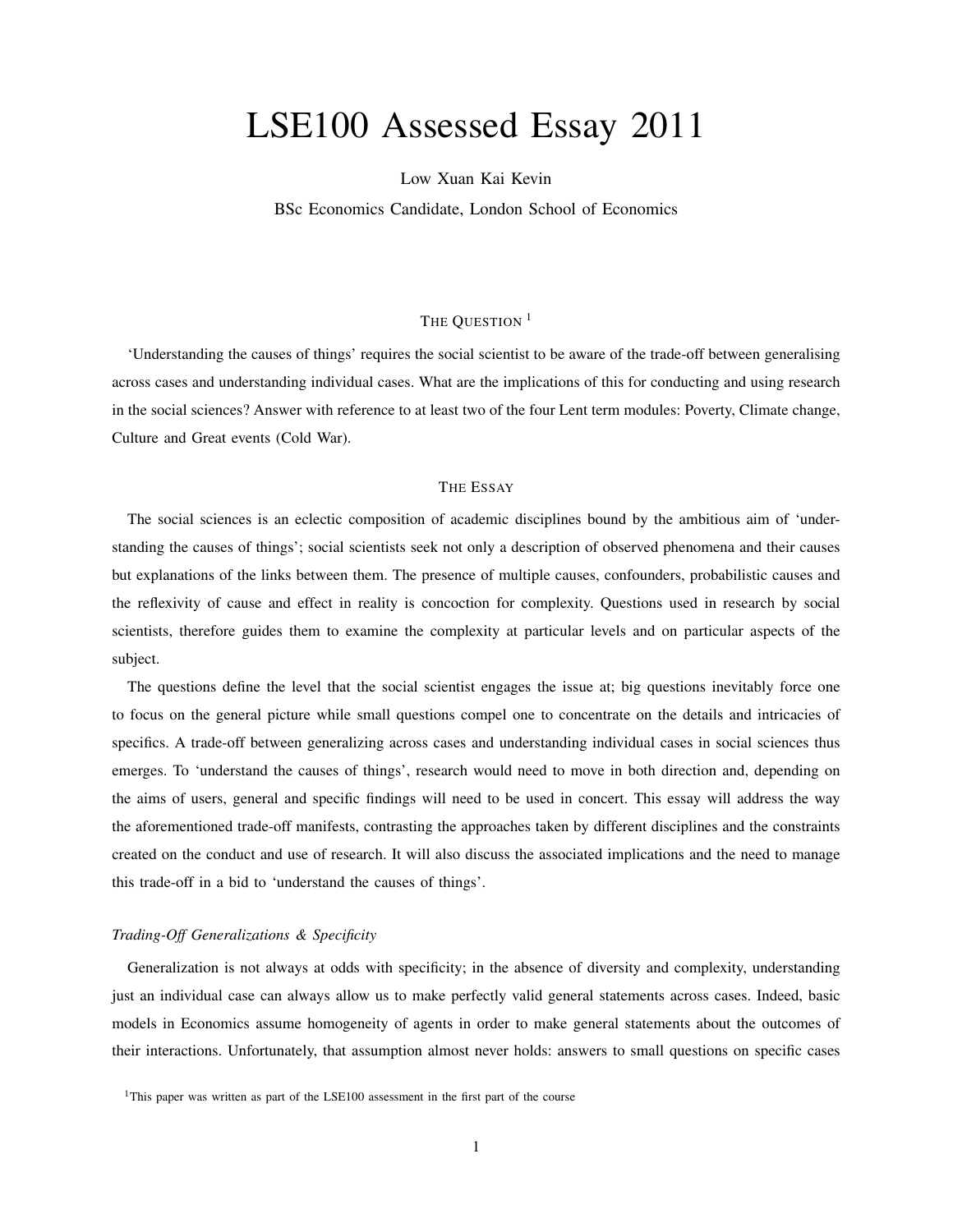would not suffice to answer big questions while the answers to big questions are simply too reductionist to answer small questions. Asking 'how many people in the world live on less than a dollar a day?' is different from asking 'why are there poor people?' Big, general questions require the aggregation of answers to small, specific questions. Booth's Poverty Survey presented in Morgan (2011) exemplified an aggregation of answers to small questions to present a big picture of poverty in London.

#### *Conducting Research*

The trade-off implies that in answering general questions, we would inevitably miss out the answers to specific questions or vice versa. The disciplines adopt different research methodologies within the parameters of these questions. As Leunig (2011) suggests, economists approach problems with a set of models while historians prefer to examine evidence in absence of any models. Anthropologist, on the other hand, make use of ethnography. Social scientists inevitably focus primarily on the conclusions yielded by their methods and approaches. The economists would often make assumptions about human behaviours so that they can work out the outcome of a system of interactions. Anthropologists' emphasis on empiricism leads them to examine detailed evidence and even experience culture so as to build a rich, multi-dimensional picture but of just the subject of interest. The result is a narrower view of the world for each discipline.

Moreover, social scientists inherit the implicit assumptions and groupthink that comes with the discipline. Beliefs about the subject matter are reinforced through reading the research within the discipline. Implicit in Stern's (2009) urging for action against climate change is the notion that people do care about their future. Stern (2011) presented the argument, "to assert that science points to no serious risk seems irrational given the evidence; to assert that we can adapt to whatever happens seems reckless" . Therefore, when exploring the problems associated with getting industries to reduce emissions, it would be natural to suggest that solutions need to exploit the self-interest, rational behaviour by altering incentives.

However, Astuti (1999) reveals that the Vezos, people living on the western coast of Madagscar, disregards the future in their conduct of daily lives; they are completely aware and even take "great pride in [their] lack of wisdom, in the short-termism of [their] economic decisions, in [their] alleged inability to save and plan for the future" . An anthropologist who looks into the climate change issue would immediately exclaim that there's no such thing as a general solution to climate change since cultures differ across territories and social groups.

By selecting a discipline in social science, one has already chosen to prioritize generality over specificity or vice versa. One needs to overcome these constraints within the discipline when trying to understand issues. The implication of this trade-off is then the need for interdisciplinary dialogues, exchanges and research where an array of methodologies can be adapted from the various disciplines to examine an issue. By doing so, we achieve the dual perspective of generalizations across cases and specific cases so as to 'understand the causes of things'.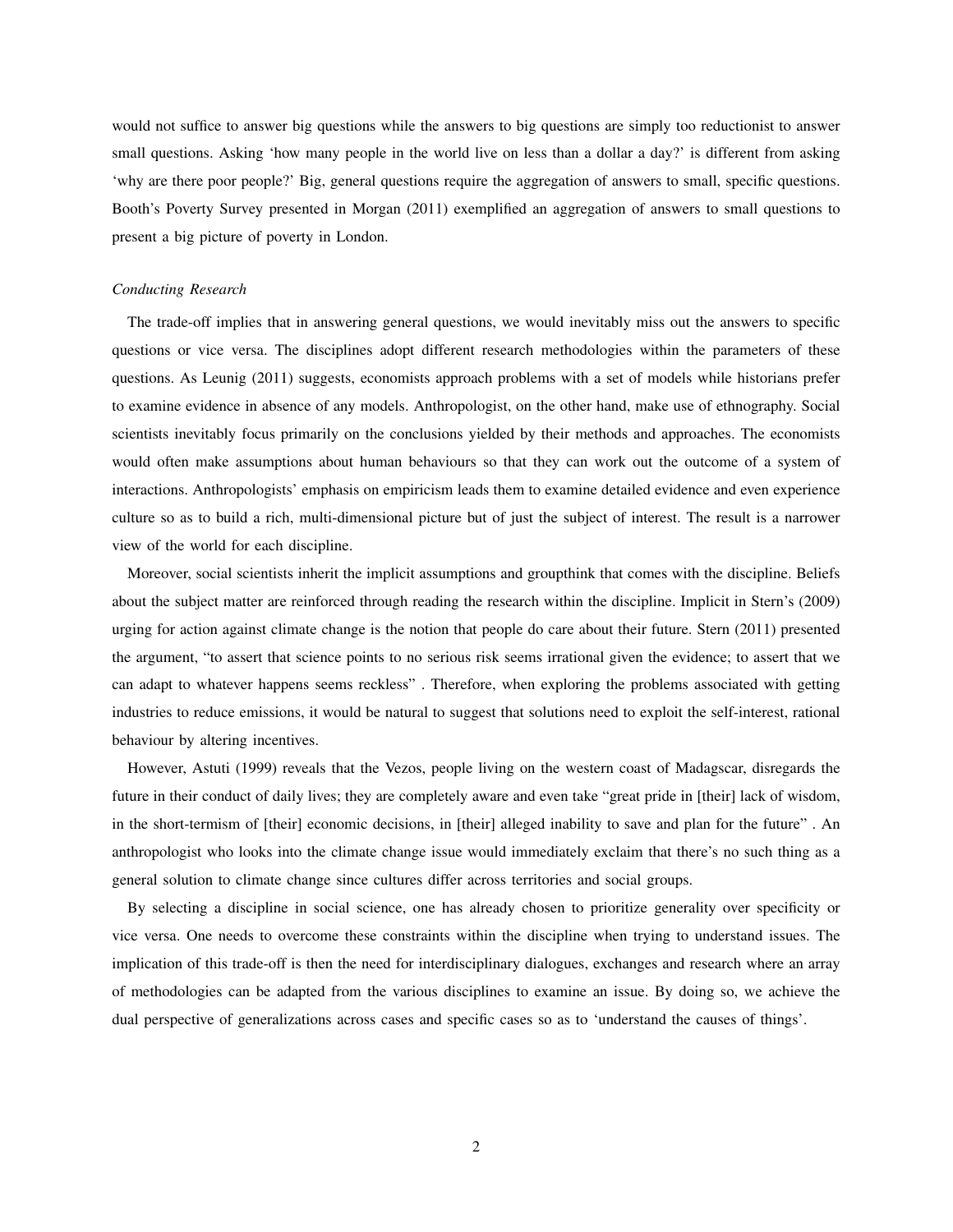#### *Using Research*

The use of research is defined by the aim of users. In particular, when applying research to policy-making, the findings used would be related to the level at which the policy decision is made. Specific details may be obscured and neglected in the use of general research to aid decision-making. At the same time, there are great difficulties trying to apply broad findings to specific cases. The proportion of the world living under dollar a day was adopted to monitor global poverty under the Millennium Development Goals , yet it obscures the complex causes of poverty and risk being reductionist in approach to poverty reduction (ie. Provide hand-outs to the poor). Simon (1999), referring to development agencies trying to monitor their progress with poverty reduction: "The challenge is to achieve a trade-off between measurability – which requires standardization – and local complexity," echoes this strongly.

Likewise, understanding of specific cases cannot be easily applied across cases or transferred between them. Yan's (2008) research into McDonalds' in Beijing may prove useful in understanding the success of western fastfoods in China but cannot be applied to the spread of McDonalds' in other economies. Similarly, Keller's (2008) exploration of the cultural roots of local resistance against conservationist policies in Madagascar provides no ideas on managing defiance of the deforestation regulations in Brazil.

Nevertheless, there are important lessons from individual cases for policy-making at global and national levels. We learnt from Dietz (2011) that climate change could be managed with global emissions trading as demonstrated by economics research into production and incentives; there is no one-size-fits-all approach to implementing that - the scheme needs to adapt to local culture and norms. Indeed, Allerton (2011) illustrates the importance of understanding of local cultural beliefs when making policy-decisions through the case of a failed development project to raise guinea-pig production amongst peasants in Ecuador. One can easily extend this to the issue of climate change management policies at national level: a country trying to prevent deforestation might face defiance and possibly violent resistance from local communities because of cultural elements like the Malagsy ethos identified by Keller (2008).

The trade-off means that users of research must not completely disregard specific cases when making high-level policy decisions. Having effective institutions and clear long-term objectives to manage climate change, as forwarded by Stern (2007) would not quickly bring about action, without considering the specific geopolitical issues around the world surrounding climate change presented in Giddens (2009).

Nor should one be trapped in the constraints of the understanding of a specific case that one fails to see that the potential of adapting general ideas. Keller (2008) highlighted the conflict between the conservationist and the people of Masoala, seemingly without hopes of resolution. Economic research by Ostrom (1990) into governance of commons would suggest that the local population could be empowered to take responsibility of their lands and the conservation of it. The trade-off hence indicates that research from different perspective should be used in together so that an issue can be evaluated at different levels and research findings can be applied more meaningfully.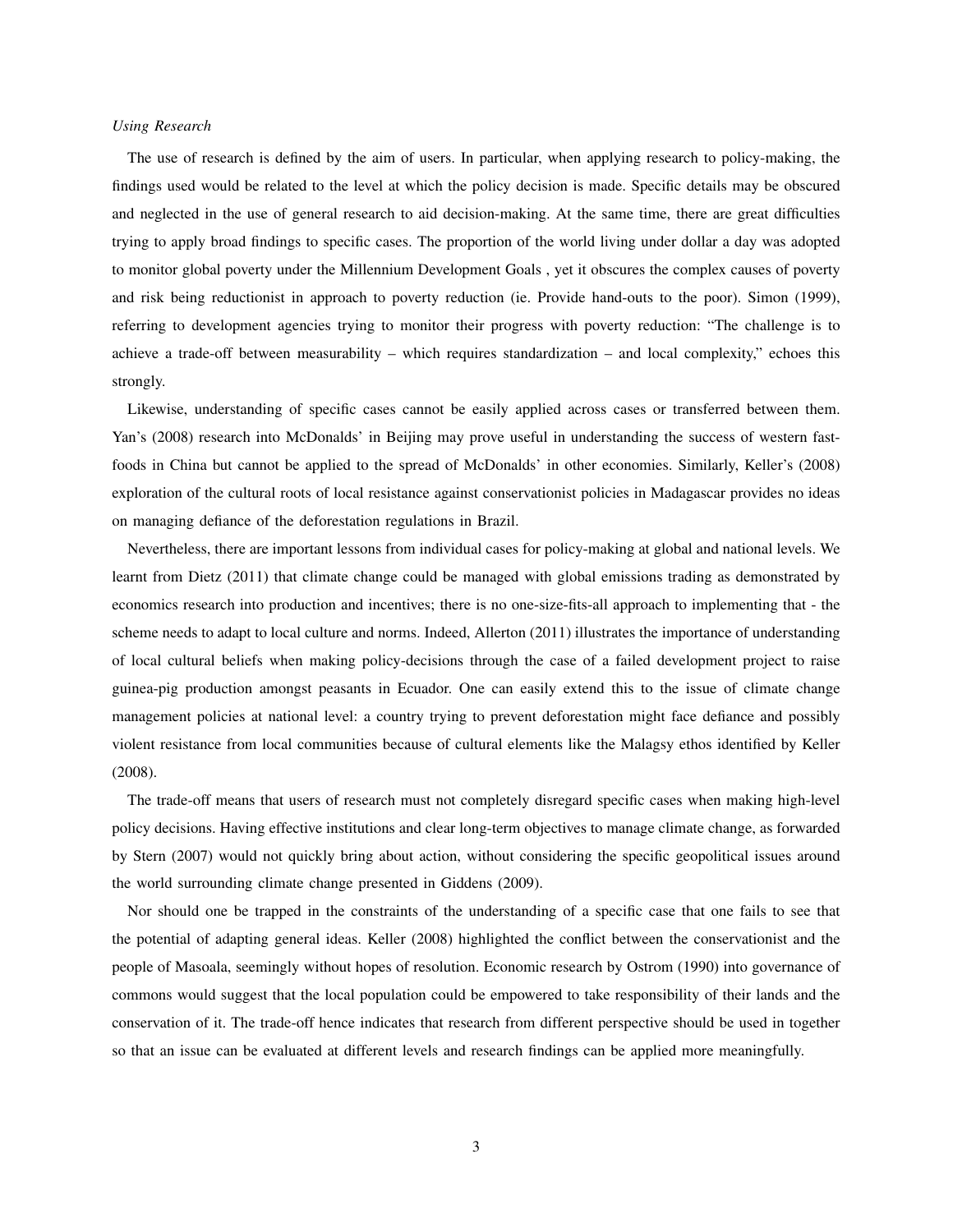#### *Conclusion*

Essentially, the implications of the trade-off in the conduct and use of research is that our approach should ideally allow us to manage this trade-off such that we have a choice to look into any specific case or to generalize across cases. Mechanisms have evolved to overcome this trade-off and achieve the benefits of the complementary nature of generalizations and specific understanding. Footnotes for elaboration out of the scope of the main study as well as appendices carrying case studies represents attempts to overcome the trade-off. Researchers force themselves to engage in the issue at multiple levels and users of research could, depending on their aims, select the parts of the research to look into.

Through increasing dialogues between disciplines, one could overcome the problems of specialization and get social scientists to engage in their issues at levels they have previously disregarded. Innovation in aggregation of evidence such as the use of composite indices is an important breakthrough. The Human Poverty Index attempts to aggregate multi-dimensional data in meaningful, comparable way while also allowing us to breakdown the figures into its components to understand specific dimensions of poverty better. Users can deconstruct findings of a research into different components at different levels and pick the parts that are relevant to their aims.

The issues studied by social sciences surround human agency and are thus necessarily complex. To 'understand the causes of things' would thus require a proliferation of different perspectives in order to overcome the trade-off between generalizing across cases and understanding individual cases. In the process, we lose the ability to simplify and reduce the complexity but we gain a more truthful picture of the world we reside in.

#### **REFERENCES**

Allerton, C. (2011). Does Culture Matter? LSE100 Lecture capture. Retrieved from LSE Moodle site. http://moodle.lse.ac.uk Astuti, R (1999). At the centre of the market: a Vezo woman. In Day, S., Papataxiarchis, E. and Stewart, M. (Eds) Lilies of the field. Boulder, CO: Westview Press.

Dietz, S. (2011). Public goods and the challenge of managing climate change. LSE100 Lecture capture. Retrieved from LSE Moodle site. http://moodle.lse.ac.uk

Giddens, A (2009). The Politics of Climate Change. Cambridge, UK: Polity.

Keller, E (2008). The banana plant and the moon: conservation and Malagsy ethos of life in Masoala, Madagascar. American Ethnologist, 35.

Leunig, T. (2011). Asking your own questions – and asking the right questions. Retrieved from LSE Moodle site. http://moodle.lse.ac.uk

Maxwell, S. (1999). The meaning and measurement of poverty odi poverty briefing, 3 February 1999, Overseas Development Institute.

Morgan, M (2011). Questions, evidence and explanations in social sciences: The meaning and measurement of poverty. LSE100 Lecture capture. Retrieved from LSE Moodle site. http://moodle.lse.ac.uk

Ostrom, E (1990). Governing the Commons. Cambridge, UK: Cambridge University Press.

Stern, N. (2011). Climate change and risk. Retrieved from LSE Moodle site. http://moodle.lse.ac.uk